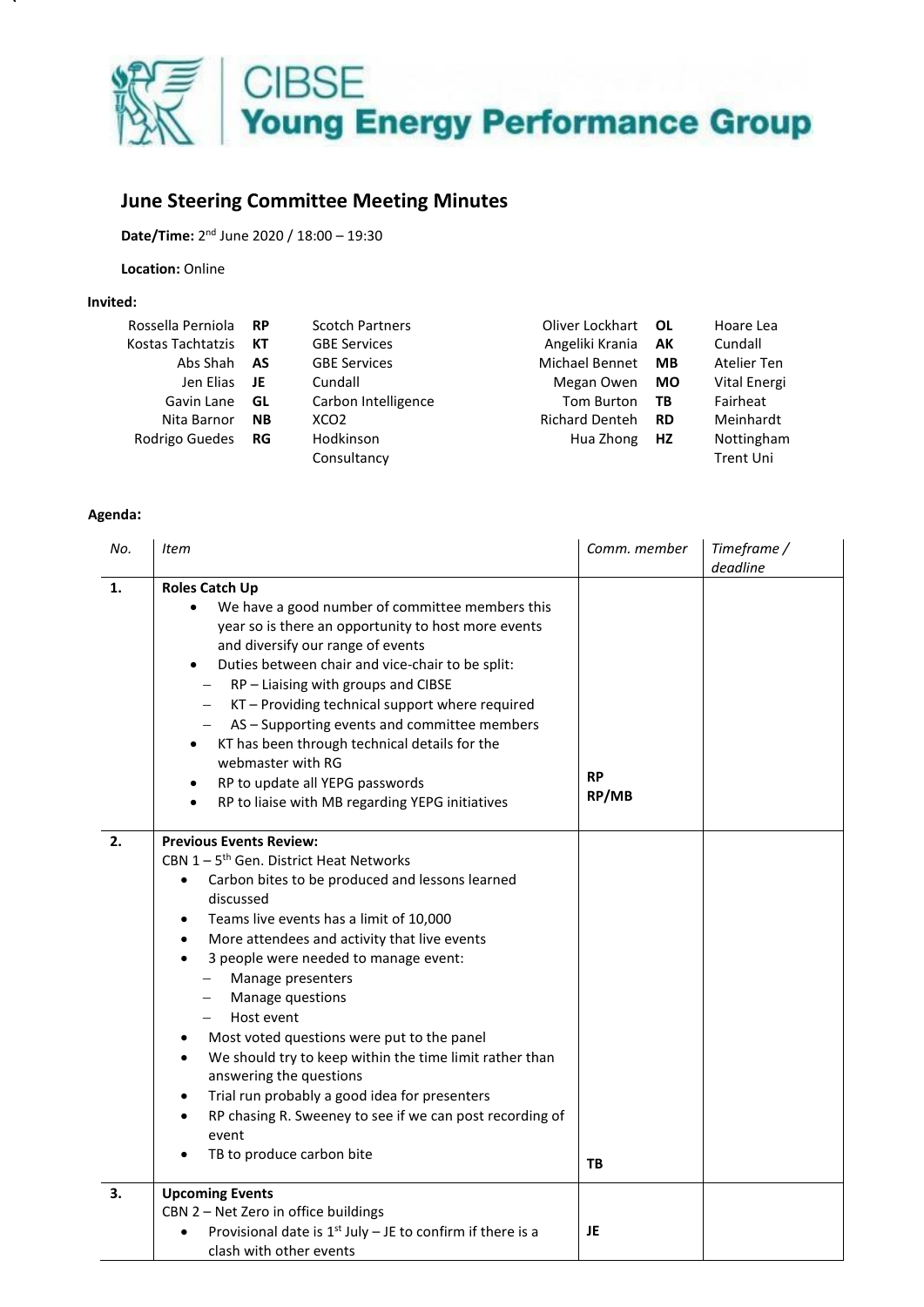| No. | Item                                                                                                                                                                                                                                                                                                                                                                                                                                                                                                                                                                                                                                                                                                                                                                                                                                                                                                                                                                                                                                                             | Comm. member                                       | Timeframe /<br>deadline                              |
|-----|------------------------------------------------------------------------------------------------------------------------------------------------------------------------------------------------------------------------------------------------------------------------------------------------------------------------------------------------------------------------------------------------------------------------------------------------------------------------------------------------------------------------------------------------------------------------------------------------------------------------------------------------------------------------------------------------------------------------------------------------------------------------------------------------------------------------------------------------------------------------------------------------------------------------------------------------------------------------------------------------------------------------------------------------------------------|----------------------------------------------------|------------------------------------------------------|
|     | Eventbrite produced end of next week<br>$\bullet$<br>FH, KT, RP, GL & AS to support in background<br>Speakers confirmed - Khasha Mohammadian, JE & OL<br>Format will be 6 five minute presentations<br>$\bullet$<br>Tech check on 24 <sup>th</sup> June<br>$\bullet$                                                                                                                                                                                                                                                                                                                                                                                                                                                                                                                                                                                                                                                                                                                                                                                             | JE & OL                                            |                                                      |
|     | CBN 3 - Domestic hot water temperatures<br>RD to have contacts confirmed next week<br>$\bullet$<br>Date TBD - aiming for end of July<br>٠<br>Event format to be confirmed<br>$\bullet$<br>Sub Group - RD (Lead), TB, RH, AS & RP<br>RD to join CBN 2 tech check - OL to send invite<br>$\bullet$<br>Link to potential event topics here.                                                                                                                                                                                                                                                                                                                                                                                                                                                                                                                                                                                                                                                                                                                         | <b>RD</b><br><b>OL</b>                             |                                                      |
| 4.  | <b>Consultations</b><br><b>Energy Efficiency of Existing Homes</b><br>1.<br><b>Changes to the Non-Domestic Renewable Heat</b><br>2.<br><b>Incentive Scheme</b><br>3. Future Support for Low Carbon Heat<br><b>Changes to the Energy Performance of Buildings</b><br>4.<br><b>Regulations</b>                                                                                                                                                                                                                                                                                                                                                                                                                                                                                                                                                                                                                                                                                                                                                                     |                                                    | 22/06/2020<br>07/07/2020<br>07/07/2020<br>14/07/2020 |
|     | Individuals interested in responding to consultations to review<br>and feedback to group over WhatsApp                                                                                                                                                                                                                                                                                                                                                                                                                                                                                                                                                                                                                                                                                                                                                                                                                                                                                                                                                           |                                                    |                                                      |
| 5.  | <b>Other Activities</b><br>Student engagement<br>Blog detailing what different engineers do within the<br>٠<br>construction industry<br>RP to get in touch with CIBSE contacts within Unis<br>$\bullet$<br>RP to get in touch with other industry bodies to see if<br>$\bullet$<br>they can share contact details for events<br>HZ has good access to University contacts<br>YEPG to get involved in teaching webinars<br>$\bullet$<br>KT to investigate feasibility of blog styles (videos etc.)<br>٠<br>Mechanical, Electrical, Contractor, Sustainability, Public<br>Health, Digital, BIM, District Heating, In use Performance<br>Blog to detail day in the life, why you chose this role<br>٠<br>favourite projects<br>Aim to have draft versions ready by next meeting (RP -<br>٠<br>Mechanical & TB - District Heating)<br>Summer games<br>Event to focus on graduates and final year students<br>Hold off event format until there is clearer guidance one<br>$\bullet$<br>lockdown<br>Intro to technical terms and industry concepts (Net Zero<br>etc.) | <b>RP</b><br><b>RP</b><br>КT<br><b>RP &amp; TB</b> |                                                      |
| 6.  | <b>YEPG Mission</b><br>Updated mission as per below:<br>To improve the energy performance of buildings and<br>1.<br>reduce their carbon footprint.<br>2.<br>To reach out to young professionals and those aspiring<br>to join the industry, supporting them in their<br>professional development.<br>To provide a forum for discussion, enabling networking<br>3.<br>opportunities and promoting collaboration amongst<br>members.                                                                                                                                                                                                                                                                                                                                                                                                                                                                                                                                                                                                                               |                                                    |                                                      |